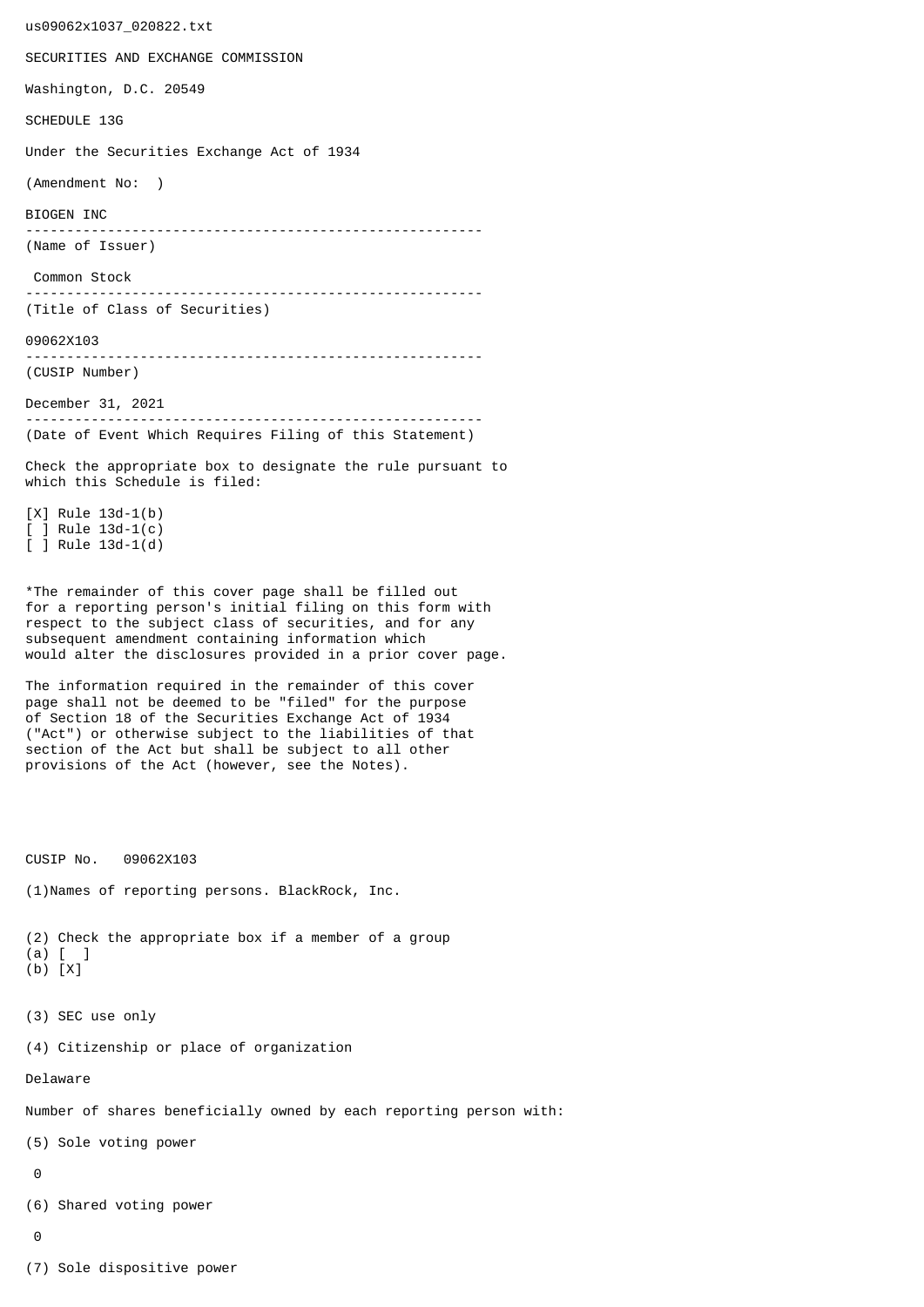```
\Theta(8) Shared dispositive power
 \boldsymbol{\Theta}(9) Aggregate amount beneficially owned by each reporting person
  13736954
(10) Check if the aggregate amount in Row (9) excludes certain shares
(11) Percent of class represented by amount in Row 9
  9.4%
(12) Type of reporting person
HC
Item 1.
Item 1(a) Name of issuer:
           -----------------------------------------------------------------------
BIOGEN INC
Item 1(b) Address of issuer's principal executive offices:
 -----------------------------------------------------------------------
225 BINNEY STREET
CAMBRIDGE MA 02142
Item 2.
2(a) Name of person filing:
               ----------------------------------------------------------------------
BlackRock, Inc.
2(b) Address or principal business office or, if none, residence:
 -----------------------------------------------------------------------
BlackRock, Inc.
55 East 52nd Street
New York, NY 10055
2(c) Citizenship:
                            --------------------------------------------------------------------
 See Item 4 of Cover Page
2(d) Title of class of securities:
                                       -------------------------------------------------------------------
 Common Stock
2(e) CUSIP No.:
See Cover Page
Item 3.
If this statement is filed pursuant to Rules 13d-1(b), or 13d-2(b) or (c),
check whether the person filing is a:
[ ] Broker or dealer registered under Section 15 of the Act;
[ ] Bank as defined in Section 3(a)(6) of the Act;
```
] Insurance company as defined in Section  $3(a)(19)$  of the Act;

[ ] Investment company registered under Section 8 of the

Investment Company Act of 1940;

[ ] An investment adviser in accordance with Rule  $13d-1(b)(1)(ii)(E)$ ;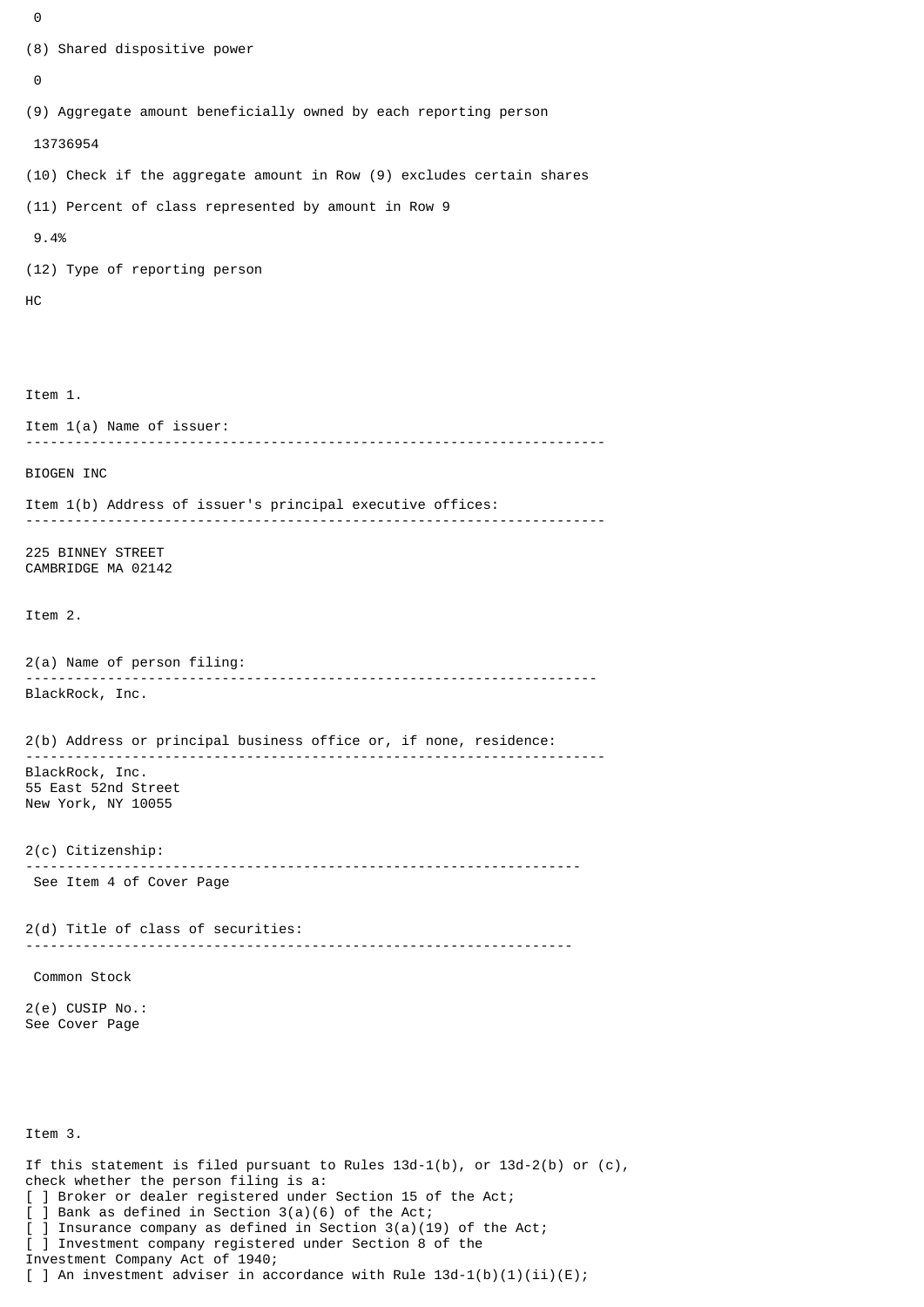[ ] An employee benefit plan or endowment fund in accordance with Rule  $13d-1(b)(1)(ii)(F);$ [X] A parent holding company or control person in accordance with Rule  $13d-1(b)(1)(ii)(G);$ [ ] A savings associations as defined in Section 3(b) of the Federal Deposit Insurance Act (12 U.S.C. 1813); [ ] A church plan that is excluded from the definition of an investment company under section  $3(c)(14)$  of the Investment Company Act of 1940; [ ] A non-U.S. institution in accordance with Rule 240.13d-1(b)(1)(ii)(J);  $\lceil$  ] Group, in accordance with Rule 240.13d-1(b)(1)(ii)(K). If filing as a non-U.S. institution in accordance with Rule  $240.13d-1(b)(1)(ii)(J)$ , please specify the type of institution: Item 4. Ownership Provide the following information regarding the aggregate number and percentage of the class of securities of the issuer identified in Item 1. Amount beneficially owned: 13736954 Percent of class 9.4% Number of shares as to which such person has: Sole power to vote or to direct the vote  $\Omega$ Shared power to vote or to direct the vote  $\Theta$ Sole power to dispose or to direct the disposition of  $\theta$ Shared power to dispose or to direct the disposition of 0 Item 5.

Ownership of 5 Percent or Less of a Class. If this statement is being filed to report the fact that as of the date hereof the reporting person has ceased to be the beneficial owner of more than 5 percent of the class of securities, check the following [ ].

Item 6. Ownership of More than 5 Percent on Behalf of Another Person

 If any other person is known to have the right to receive or the power to direct the receipt of dividends from, or the proceeds from the sale of, such securities, a statement to that effect should be included in response to this item and, if such interest relates to more than 5 percent of the class, such person should be identified. A listing of the shareholders of an investment company registered under the Investment Company Act of 1940 or the beneficiaries of employee benefit plan, pension fund or endowment fund is not required.

 Various persons have the right to receive or the power to direct the receipt of dividends from, or the proceeds from the sale of the common stock of BIOGEN INC. No one person's interest in the common stock of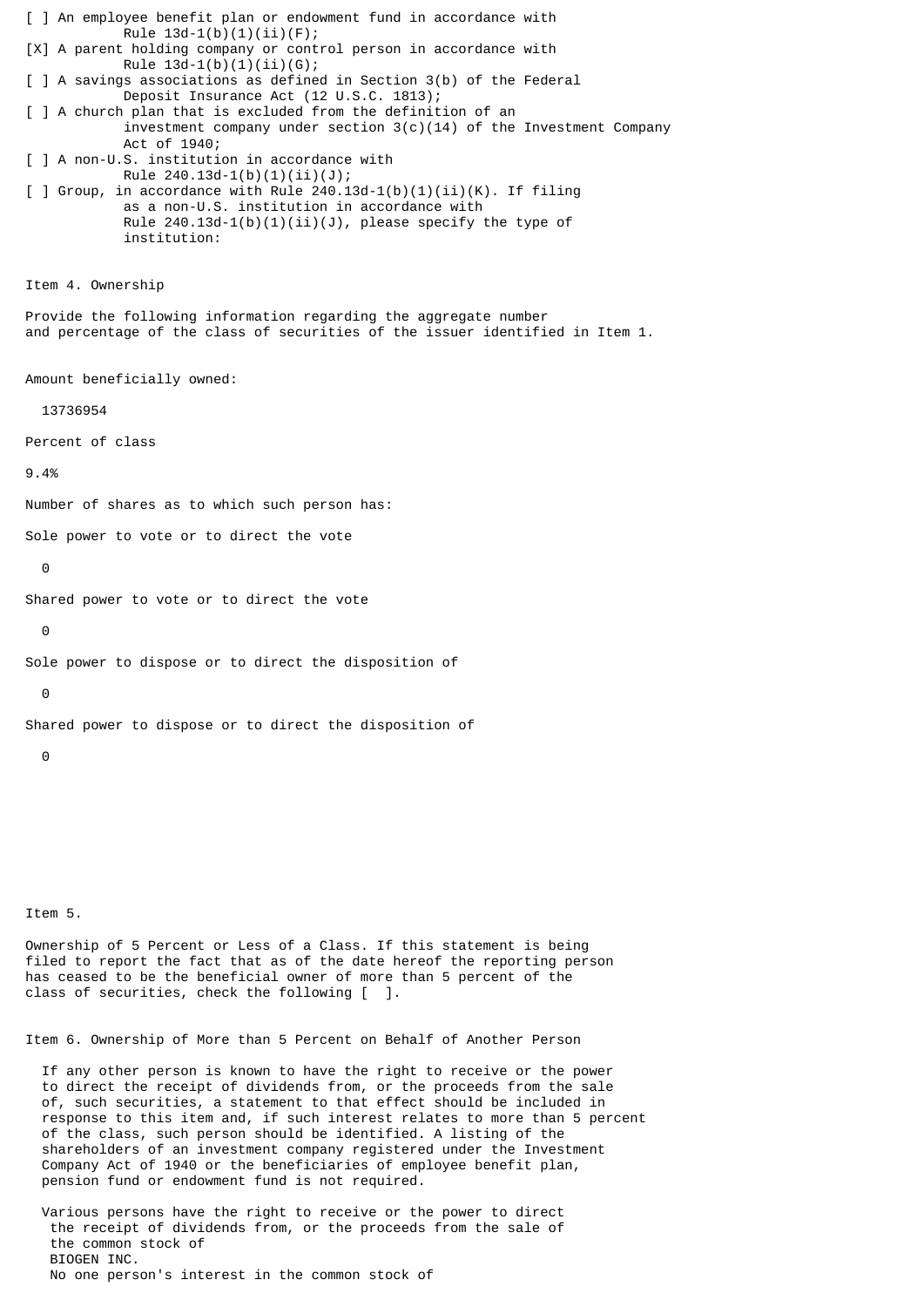BIOGEN INC is more than five percent of the total outstanding common shares.

Item 7. Identification and Classification of the Subsidiary Which Acquired the Security Being Reported on by the Parent Holding Company or Control Person.

See Exhibit A

Item 8. Identification and Classification of Members of the Group

If a group has filed this schedule pursuant to Rule  $13d-1(b)(ii)(J)$ , so indicate under Item 3(j) and attach an exhibit stating the identity and Item 3 classification of each member of the group. If a group has filed this schedule pursuant to Rule  $13d-1(c)$  or Rule  $13d-1(d)$ , attach an exhibit stating the identity of each member of the group.

## Item 9. Notice of Dissolution of Group

Notice of dissolution of a group may be furnished as an exhibit stating the date of the dissolution and that all further filings with respect to transactions in the security reported on will be filed, if required, by members of the group, in their individual capacity.

See Item 5.

Item 10. Certifications By signing below I certify that, to the best of my knowledge and belief, the securities referred to above were acquired and are held in the ordinary course of business and were not acquired and are not held for the purpose of or with the effect of changing or influencing the control of the issuer of the securities and were not acquired and are not held in connection with or as a participant in any transaction having that purpose or effect.

Signature.

After reasonable inquiry and to the best of my knowledge and belief, I certify that the information set forth in this statement is true, complete and correct.

Dated: February 8, 2022 BlackRock, Inc.

Signature: Spencer Fleming

-------------------------------------------

Name/Title Attorney-In-Fact

The original statement shall be signed by each person on whose behalf the statement is filed or his authorized representative. If the statement is signed on behalf of a person by his authorized representative other than an executive officer or general partner of the filing person, evidence of the representative's authority to sign on behalf of such person shall be filed with the statement, provided, however, that a power of attorney for this purpose which is already on file with the Commission may be incorporated by reference. The name and any title of each person who signs the statement shall be typed or printed beneath his signature.

Attention: Intentional misstatements or omissions of fact constitute Federal criminal violations (see 18 U.S.C. 1001).

Exhibit A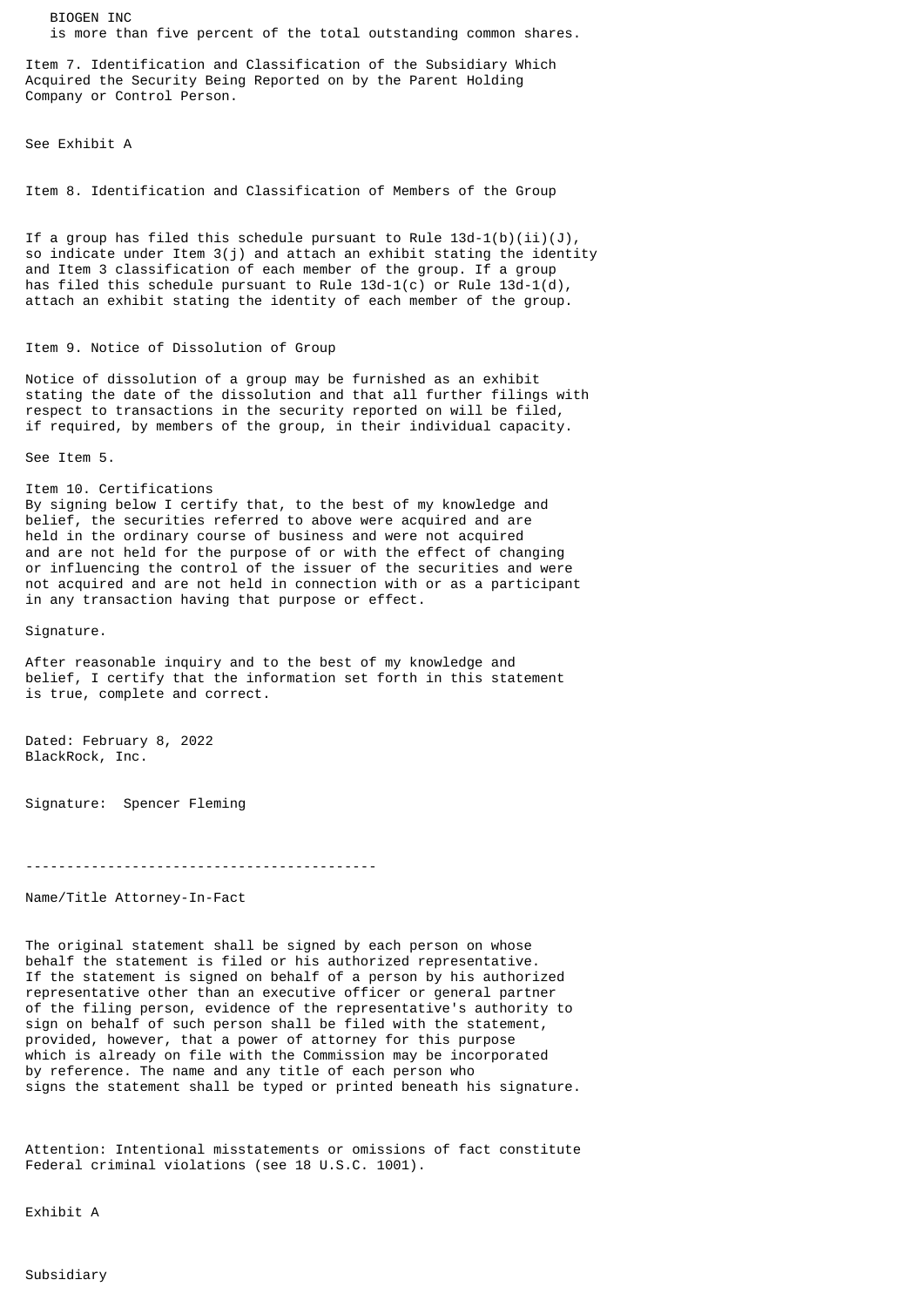BlackRock Life Limited BlackRock International Limited Aperio Group, LLC BlackRock Advisors, LLC BlackRock Capital Management, Inc. BlackRock (Netherlands) B.V. BlackRock Institutional Trust Company, National Association BlackRock Asset Management Ireland Limited BlackRock Financial Management, Inc. BlackRock Japan Co., Ltd. BlackRock Asset Management Schweiz AG BlackRock Investment Management, LLC FutureAdvisor, Inc. BlackRock Investment Management (UK) Limited BlackRock Asset Management Canada Limited BlackRock Asset Management Deutschland AG BlackRock (Luxembourg) S.A. BlackRock Investment Management (Australia) Limited BlackRock Advisors (UK) Limited BlackRock Fund Advisors BlackRock Asset Management North Asia Limited BlackRock (Singapore) Limited BlackRock Fund Managers Ltd

\*Entity beneficially owns 5% or greater of the outstanding shares of the security class being reported on this Schedule 13G. Exhibit B

## POWER OF ATTORNEY

The undersigned, BLACKROCK, INC., a corporation duly organized under the laws of the State of Delaware, United States (the "Company"), does hereby make, constitute and appoint each of Christopher Meade, Daniel Waltcher, Una Neary, Richard Cundiff, Charles Park, Enda McMahon, Arlene Klein, Con Tzatzakis, Karen Clark, David Maryles, Daniel Ronnen, John Stelley, Daniel Riemer, Elizabeth Kogut, Maureen Gleeson, Daniel Kalish and Spencer Fleming acting severally, as its true and lawful attorneys-in-fact, for the purpose of, from time to time, executing in its name and on its behalf, whether the Company individually or as representative of others, any and all documents, is acting certificates, instruments, statements, other filings and amendments to the foregoing (collectively, "documents") determined by such person to be necessary or appropriate to comply with ownership or control-person reporting requirements imposed by any United States or non-United States governmental or regulatory authority, Including without limitation Forms 3, 4, 5, 13D, 13F, 13G and 13H and any amendments to any of the Foregoing as may be required to be filed with the Securities and Exchange Commission, and delivering, furnishing or filing any such documents with the appropriate governmental, regulatory authority or other person, and giving and granting to each such attorney-in-fact power and authority to act in the premises as fully and to all intents and purposes as the Company might or could do if personally present by one of its authorized signatories, hereby ratifying and confirming all that said attorney-in-fact shall lawfully do or cause to be done by virtue hereof. Any such determination by an attorney-in-fact named herein shall be conclusively evidenced by such person's execution, delivery, furnishing or filing of the applicable document.

This power of attorney shall expressly revoke the power of attorney dated 8th day of December, 2015 in respect of the subject matter hereof, shall be valid from the date hereof and shall remain in full force and effect until either revoked in writing by the Company, or, in respect of any attorney-in-fact named herein, until such person ceases to be an employee of the Company or one of its affiliates.

IN WITNESS WHEREOF, the undersigned has caused this power of attorney to be executed as of this 2nd day of January, 2019.

BLACKROCK, INC.

By:\_ /s/ Daniel Waltcher Name: Daniel Waltcher